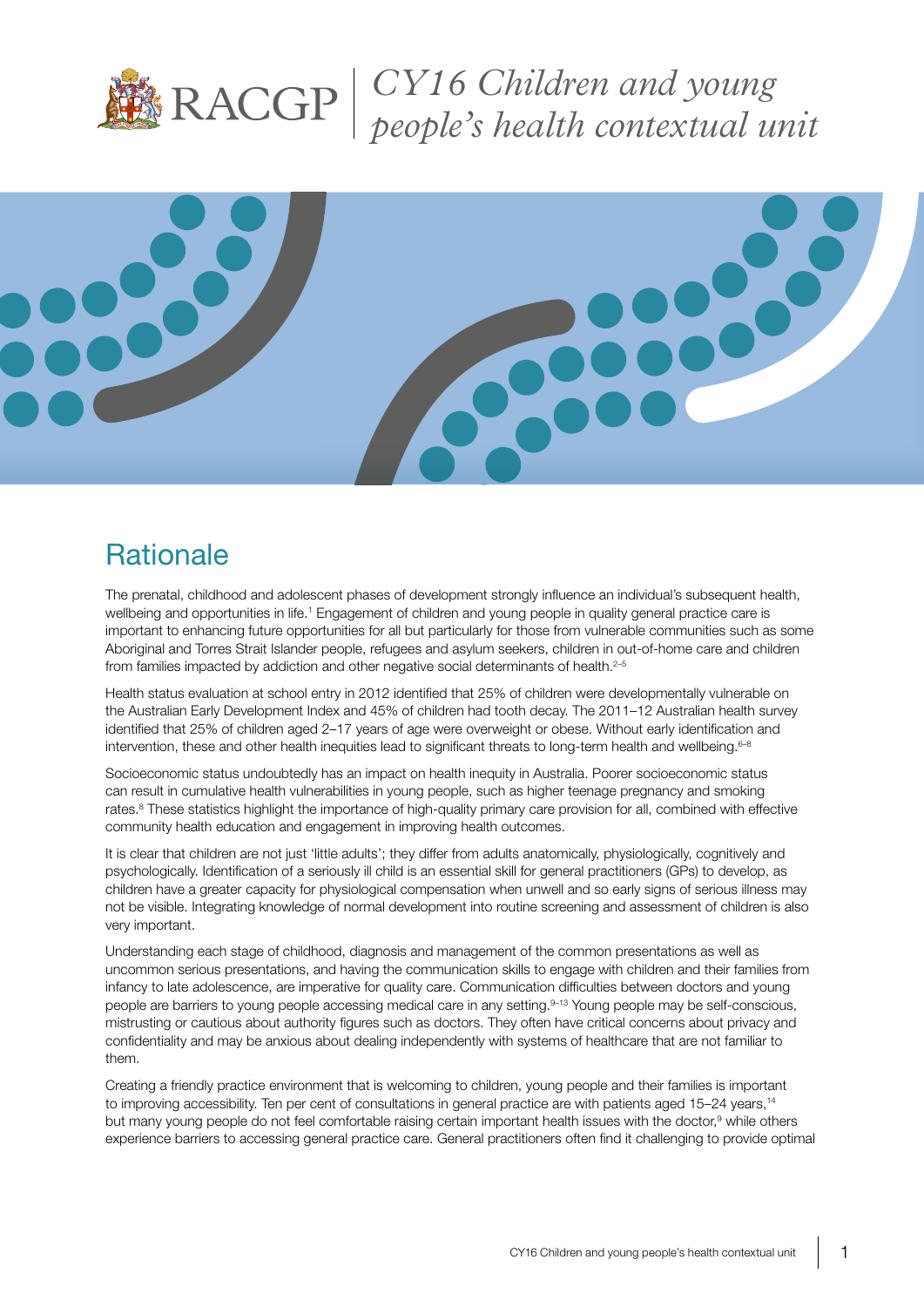care for young people.<sup>10–13</sup> Doctors' confidence in dealing with young people is improved by focused training in communication skills.15 The Australian Institute of Health and Welfare reports that most Australian children and young people lead healthier lives when they have access to appropriate services that meet their needs.<sup>16</sup>

Being alert to both subtle and more obvious signs of neglect or abuse, and following mandatory reporting procedures if abuse is suspected, is essential for all GPs. In 2013–14, the rate of national notifications to child protection was 27.2 per 1000 children. Aboriginal and Torres Strait Islander children were seven times more likely to be receiving child protection services than non-Indigenous children. Of the notifications made, the suspected types of abuse were 40% emotional abuse, 28% neglect, 14% physical and 12% sexual abuse. Please refer to AV16 'Abuse and violence contextual unit' for further information on the important role that GPs play in identification of abuse and in ensuring that the child at risk is protected from further harm.<sup>17</sup>

Families consult general practitioners and community nurses more commonly than any other health professional for problems arising in infancy.<sup>18,19</sup> The most common presentations in the first three months of life include immunisation, six-week check, upper respiratory tract infections, oesophageal reflux, bronchiolitis, dermatitis, infectious conjunctivitis, irritability and fever.<sup>20</sup> Sleep deprivation in the early months is another common presentation that can have a significant impact on the family in a number of measurable ways, including postnatal depression. GPs play an important role in providing support for the family unit and identification and management of health issues during these early months. This care includes the avoidance of inappropriate medicalisation that may result in families missing out on accessing appropriate and effective care.<sup>21-23</sup>

The rewards of providing care to children are enhanced when the doctor is able to establish an ongoing relationship with the child and their family. Parents report that they value doctors who understand the complexities of family life. General practitioners often see the same young children as seen by community nurses and other healthcare workers, and need to be able to work in teams and to collaborate efficiently for optimal patient care and to support families most at risk.24

General practice provides the highest proportion of childhood vaccinations when compared to other health services at 67.7%. Immunisation coverage rates for children aged 60–63 months as at 30 September 2015 were at 92.6%.25 With the increasing propagation of anti-vaccination information through social media, general practitioners require skills in effective counselling about vaccinations with children and families and non-judgemental strategies to address any concerns.26

Recent evidence has indicated a rising prevalence of childhood neuropsychiatric disorders, which has resulted in an emphasis on healthcare providers supporting families in the early years of child–parent interaction for the long-term promotion of mental health in children and young people.27 Early recognition of developmental or psychological issues and appropriate referral to support and therapeutic services generally leads to improved outcomes for children and their families.<sup>22,28</sup>

Adolescents are psychosocially vulnerable to health risks, largely as a result of risky behaviours.<sup>29</sup> The gains in the health of young people in recent decades need to be contrasted against rising rates of diabetes and sexually transmissible infections, high rates of mental disorders and, for males, road transport accident deaths. Many young people are overweight or obese, not physically active or eating enough fruit and vegetables, drinking alcohol at highrisk levels and taking sexual risks. Many young people are also victims of alcohol- or drug-related violence, or are homeless<sup>30</sup>

General practitioners need to be able to non-judgmentally assess risk and protective factors in the context of the developmental tasks of adolescence and develop a respectful and trusting therapeutic relationship in order to provide support and assist the young person in improving health and wellbeing outcomes.<sup>31,32</sup> Being proactive, providing support and discussing issues such as sexual safety, contraceptive options, sexually transmissible infection screening, gender identity and body image concerns, and management options for unplanned pregnancy with young people are all very important parts of providing quality care. Ensuring that the role of confidentiality is explained to young people is imperative as is understanding determination of capacity for informed consent in mature minors.<sup>33</sup> The HEADSS assessment tool is a useful framework for psychosocial risk assessment in this population in general practice.<sup>29</sup>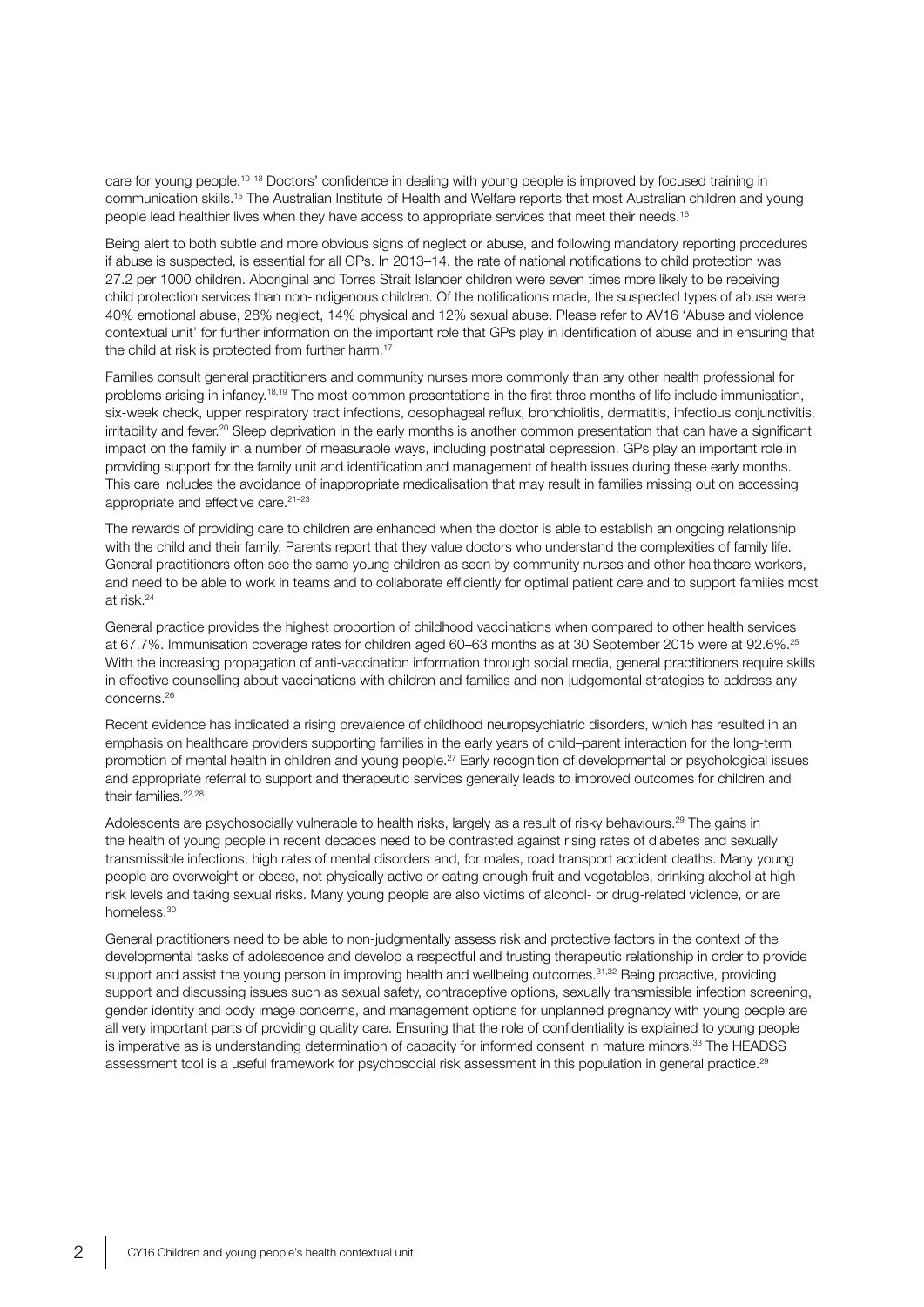# Related contextual units

AH16 Aboriginal and Torres Strait Islander health

- AV16 Abuse and violence
- DB16 Individuals with disabilities

SG16 Sex, sexuality, gender diversity and health

OP16 Oncology and palliative care

PC16 Pregnancy care

PM16 Pain management

PS16 Psychological health

RA16 Refugee and asylum seeker health

SH16 Sexual and reproductive health

#### **References**

- 1. Committee on Integrating the Science of Early Childhood Development, National Research Council, National Institute of Medicine. From neurons to neighbourhoods: The science of early childhood development. Washington DC: National Academy Press, 2000.
- 2. Ward AM, de Klerk N, Pritchard D, Firth M, Holman CD. Correlations of siblings' and mothers' utilisation of primary and hospital health care: A record linkage study in Western Australia. Soc Sci Med 2006;62(6):1341–48.
- 3. Morrell CJ, Spiby H, Stewart P, Walters S, Morgan A. Costs and effectiveness of community postnatal support workers: Randomised controlled trial. BMJ 2000;321(7261):593–98.
- 4. Ward A, Pratt C. Psychosocial influences on the use of health care by children. Aust N Z J Public Health 1996;20(3):309–16.
- 5. Janicke DM, Finney JW, Riley AW. Children's health care use: A prospective investigation of factors related to care-seeking. Med Care 2001;39(9):990–1001.
- 6. Australian Institute of Family Studies. Growing up in Australia: The longitudinal study of Australian children. Melbourne: AIFS, 2011. Available at www.aifs.gov.au/growingup/index.html [Accessed 23 August 2015].
- 7. Australian Bureau of Statistics. Australian Health Survey: Updated results, 2011–2012. ABS cat. no. 4364.0.55.003. Canberra: ABS, 2013. Available at http://www.abs.gov.au/AUSSTATS/abs@.nsf/Lookup/4364.0.55.003Main+Features12011-2012?OpenDocument (Accessed December 2015).
- 8. Australian Institute of Health and Welfare. A picture of Australia's children 2012. Canberra: AIHW, 31 October 2012. Available at www. aihw.gov.au/publication-detail/?id=10737423343 [Accessed 1 November 2015].
- 9. Booth ML, Bernard D, Quine S, et al. Access to health care among Australian adolescents: Young people's perspectives and their sociodemographic distribution. J Adolesc Health 2004;34(1):97–103.
- 10. Veit FC, Sanci LA, Young DY, Bowes G. Adolescent health care: Perspectives of Victorian general practitioners. Med J Aust 1995;163(1):16–18.
- 11. Veit FC, Sanci LA, Coffey CM, Young DY, Bowes G. Barriers to effective primary health care for adolescents. Med J Aust 1996;165(3):131–33.
- 12. Kang M, Bernard D, Booth M, Quine S, Alperstein G, Usherwood T, et al. Access to primary health care for Australian young people: Service provider perspectives. Br J Gen Pract 2003;53(497):947–52.
- 13. Kang M, Bernard D, Usherwood T, et al. Access to health care among NSW adolescents: Phase 2. Research report. Sydney: NSW Centre for the Advancement of Adolescent Health, 2005.
- 14. Britt H, Miller GC, Charles J, et al. General practice activity in Australia 2009–10. Canberra: Australian Institute of Health and Welfare, 2010.
- 15. Sanci LA, Coffey CM, Veit FC, et al. Evaluation of the effectiveness of an educational intervention for general practitioners in adolescent health care: Randomised controlled trial. BMJ 2000;320(7229):224–30.
- 16. Australian Institute of Health and Welfare. Australia's health 2010. Australia's health series no. 12. Cat. no. AUS 122. Canberra: AIHW, 2010.
- 17. Australian Institute of Family Studies. Mandatory reporting of child abuse and neglect. Available at [https://aifs.gov.au/cfca/publications/](https://aifs.gov.au/cfca/publications/mandatory-reporting-child-abuse-and-neglect) [mandatory-reporting-child-abuse-and-neglect](https://aifs.gov.au/cfca/publications/mandatory-reporting-child-abuse-and-neglect) [Accessed 24 November 2015].
- 18. Gunn J, Lumley J, Young D. Visits to medical practitioners in the first 6 months of life. J Paediatr Child Health 1996;32(2):162–66.
- 19. Goldfeld SR, Wright M, Oberklaid F. Parents, infants and health care: Utilization of health services in the first 12 months of life. J Paediatr Child Health 2003;39(4):249–53.